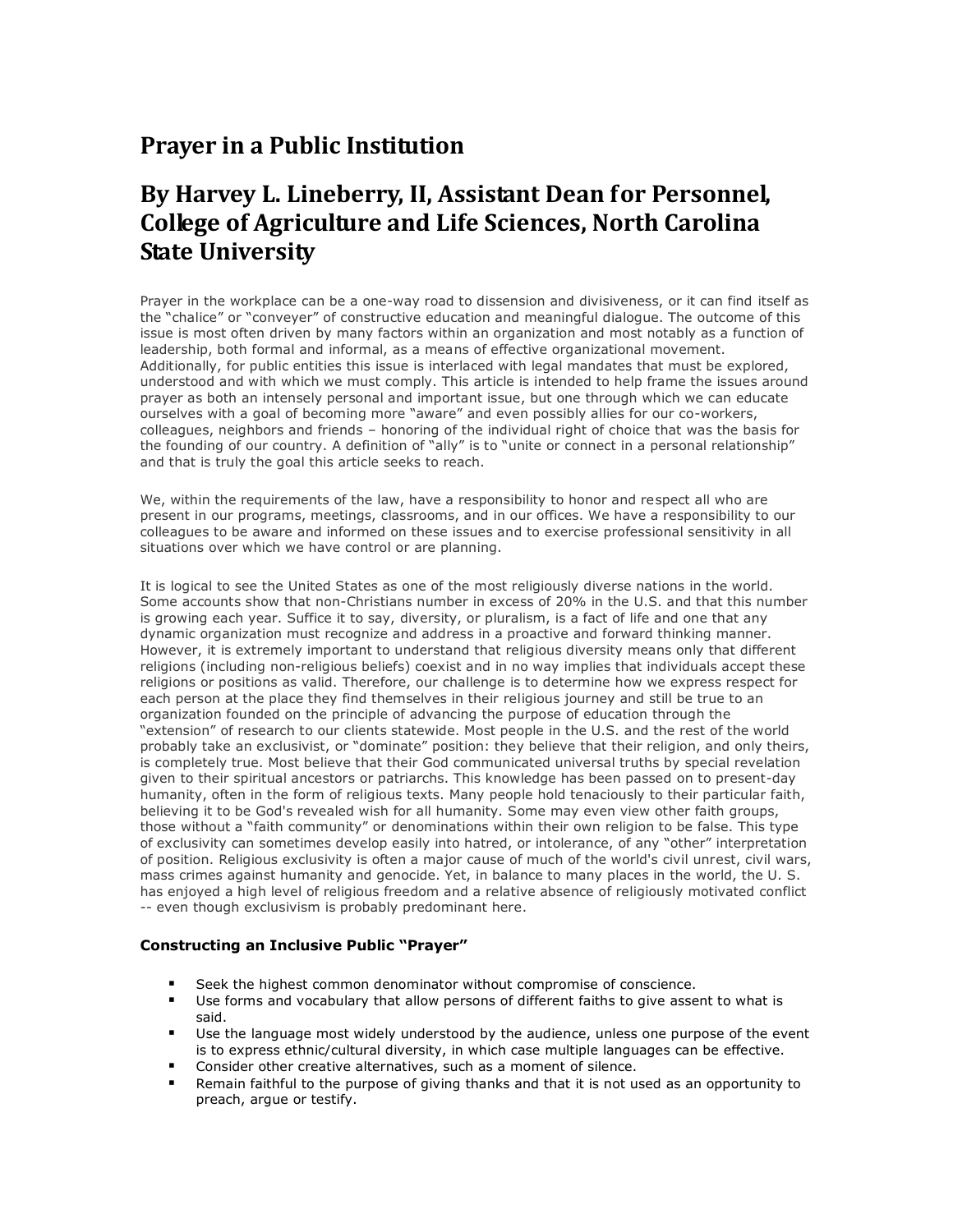### **Examples of Inclusive Reflections**

Words spoken on behalf of an entire community, University, or College, should be easily shared by any listener, regardless of their beliefs and is both a privilege and a marked responsibility. Appropriate examples for use as a meal is served (these can be easily modified to begin or conclude a meeting):

LET US PAUSE:

We meet together in an effort to build community, to advance education and understanding. We seek the patience of one another as we strive to learn and grow and the stamina to make a difference in our state, nation and world. We express our thanks for the gifts of life and for the food that we are about to partake of.

## **OR**

#### LET US PAUSE:

We gather here today as colleagues and friends with attention to a common goal. That goal is the continued service to the citizens of our state through our programs and information. We understand our responsibilities as committed educators as well as learners – personally and professionally. It is obvious that we work and live in challenging times. We seek the patience of each other as we strive to learn and grow, and the stamina to make a difference in our state, nation and the world.

We express our thanks for an opportunity to gather together where we can reinforce our community principles of openness and engagement for all people, for the gifts of life and for the food that has been prepared for us. For all this, we are thankful.

TO BE USED IN ANY SETTING:

### A Prayer for the World

Let the rain come and wash away the ancient grudges, the bitter hatreds held and nurtured over generations. Let the rain wash away the memory of the hurt, the neglect. Then let the sun come out and fill the sky with rainbows. Let the warmth of the sun heal us wherever we are broken. Let it burn away the fog so that we can see each other clearly so that we can see beyond labels, beyond accents, gender, or skin color. Let the warmth and brightness of the sun melt our selfishness so that we can share the joys and feel the sorrows of our neighbors. And let the light of the sun be so strong that we will see all people as our neighbors. Let the earth, nourished by rain, bring forth flowers to surround us with beauty. And let the mountains teach our hearts to reach upward.

Rabbi Harold S. Kushner (with slight modification)

## **Thoughtful Quotes**

I would like to share with you some thoughtful quotes that I think reflect the diversity of this issue.

"I ask you to uphold the values of America and remember why so many have come here. We're in a fight for our principles, and our first responsibility is to live by them. No one should be singled out for unfair treatment or unkind words because of their ethnic background or religious faith."

George W. Bush, President**.** Address to a joint session of Congress, 2001-SEP-20.